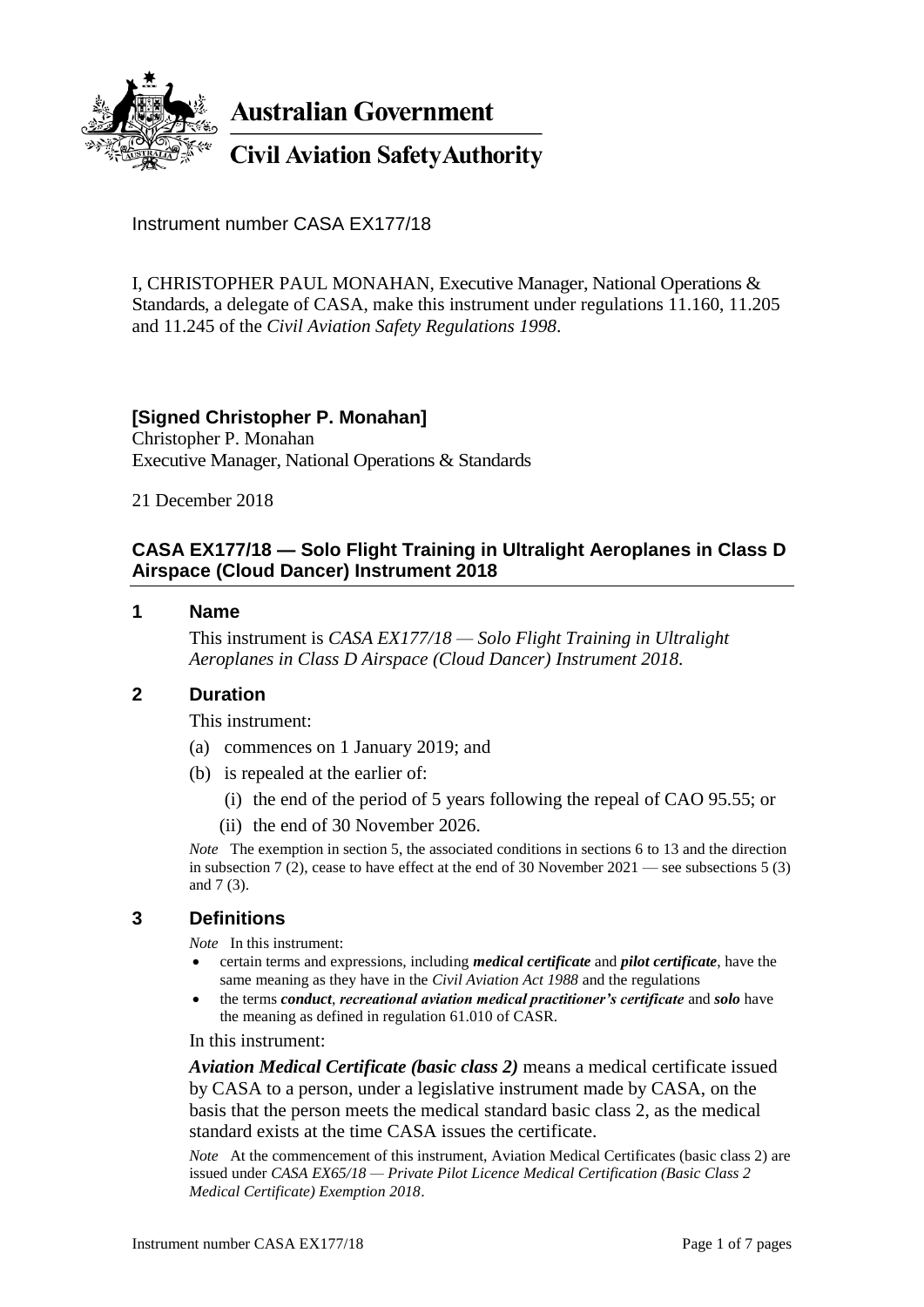*CAO 95.55* means:

- (a) *Civil Aviation Order 95.55 (Exemption from the provisions of the Civil Aviation Regulations 1988 — certain ultralight aeroplanes) Instrument 2018*, as in force from time to time; and
- (b) any instrument expressed to renew the instrument mentioned in paragraph (a), as in force from time to time.

*CAO 95.55 aeroplane* means an aeroplane of a kind mentioned in subsection 1 of CAO 95.55.

*CFI* means the person who performs the duties and responsibilities of the chief flying instructor of Cloud Dancer.

*Cloud Dancer* means Cloud Dancer Pilot Training Pty Ltd, ARN 813063.

*controlled aerodrome endorsement* has the same meaning as in Division 61.G.2 of CASR.

*controlled airspace endorsement* has the same meaning as in Division 61.G.2 of CASR.

*Cross Country Endorsement* has the same meaning as in the RAAus Operations Manual.

*Note* At the time of making this instrument, the RAAus Operations Manual is available to view or download without cost at [https://www.raa.asn.au/storage/5-om-71-august-2016-single](https://www.raa.asn.au/storage/5-om-71-august-2016-single-pages.pdf)[pages.pdf.](https://www.raa.asn.au/storage/5-om-71-august-2016-single-pages.pdf)

*exempted person* means each of the following:

- (a) Cloud Dancer;
- (b) an RAAus pilot;
- (c) an RAAus student pilot.

*flight radio endorsement* has the same meaning as in Division 61.G.2 of CASR.

*Jandakot aerodrome* means Jandakot aerodrome, Western Australia, CASA certificate number 1-6G9Z.

*medical standard basic class 2* means the commercial vehicle driver medical standards that apply to drivers of heavy vehicles, public passenger vehicles or vehicles carrying dangerous goods, published by Austroads, without conditions or restrictions other than a requirement to wear glasses or a hearing aid.

*Note* At the time of making this instrument:

- the commercial vehicle driver medical standards mentioned in the definition of *medical standard basic class 2* are included in the publication titled *Assessing Fitness to Drive for commercial and private vehicle drivers*,  $5<sup>th</sup>$  edition, 2016 (as amended up to August 2017)
- to view or download the publication mentioned in the preceding dot point without cost, search for the publication title on the Austroads Publications page, located at [https://austroads.com.au/publications.](https://austroads.com.au/publications)

*Part 61 MOS* means *Part 61 Manual of Standards Instrument 2014*, as in force from time to time.

*RAAus* means Recreational Aviation Australia Limited, ARN 224806.

*RAAus Operations Manual* means the document titled *Recreational Aviation Australia Operations Manual Issue 7.1 – August 2016*.

*Note* At the time of making this instrument, the RAAus Operations Manual is available to view or download without cost at [https://www.raa.asn.au/storage/5-om-71-august-2016-single](https://www.raa.asn.au/storage/5-om-71-august-2016-single-pages.pdf)[pages.pdf.](https://www.raa.asn.au/storage/5-om-71-august-2016-single-pages.pdf)

*RAAus pilot* means the holder of a pilot certificate issued by, or under the delegated authority of, RAAus.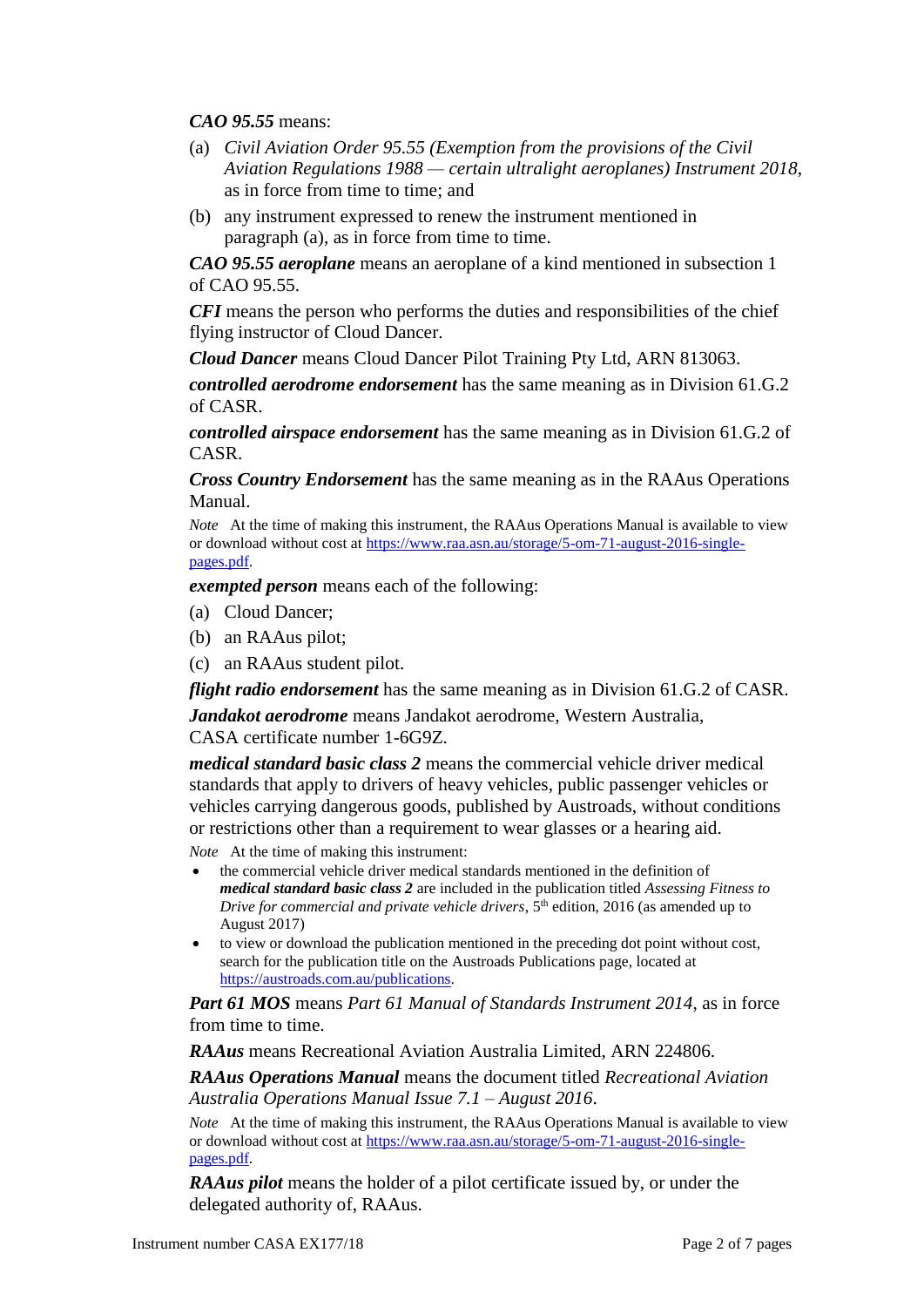*RAAus student pilot* means the holder of a student pilot certificate issued by, or under the delegated authority of, RAAus.

*relevant Cross Country Endorsement solo training flight* means a solo flight that is flown by an RAAus pilot for the issue of a Cross Country Endorsement and conducted:

- (a) by Cloud Dancer; and
- (b) in a CAO 95.55 aeroplane operated by Cloud Dancer; and
- (c) in Class D airspace at Jandakot aerodrome.

*SI* means a person who performs the duties and responsibilities of a senior instructor of Cloud Dancer.

### **4 Application**

This instrument applies in relation to Cloud Dancer if:

- (a) Cloud Dancer is operating a CAO 95.55 aeroplane; and
- (b) Cloud Dancer authorises the use of the aeroplane for solo flight training purposes in Class D airspace at Jandakot aerodrome; and
- (c) the aeroplane is flown by an RAAus student pilot, or RAAus pilot, under the control of Cloud Dancer.

*Note* Class D airspace at Jandakot aerodrome is determined from time to time in a legislative instrument made under regulation 5 of the *Airspace Regulations 2007*. At the date this instrument is signed, the legislative instrument is *CASA OAR 051/18 — Determination of Airspace and Controlled Aerodromes Etc. (Designated Airspace Handbook) Instrument 2018* [\(https://www.legislation.gov.au/Details/F2018L01482/Download\)](https://www.legislation.gov.au/Details/F2018L01482/Download).

### **5 Exemption**

- (1) An exempted person is exempt from complying with subparagraphs 7.3 (d) and (e) of CAO 95.55 in relation to the operation by Cloud Dancer of a CAO 95.55 aeroplane for a solo flight by an RAAus student pilot, or RAAus pilot, at Jandakot aerodrome.
- (2) The exemption is subject to the conditions mentioned in section 6, subsection 7 (1) and sections 8 to 13.
- (3) The exemption ceases to be in force at the end of 30 November 2021.
- **6 Conditions — Requirements relating to the RAAus student pilot and the RAAus pilot**
	- (1) An RAAus student pilot, or RAAus pilot, must not fly a CAO 95.55 aeroplane for a solo flight at Jandakot aerodrome unless the pilot:
		- (a) holds a current certificate of 1 of the following kinds:
			- (i) a class 1 medical certificate;
			- (ii) a class 2 medical certificate;
			- (iii) an Aviation Medical Certificate (basic class 2);
			- (iv) a recreational aviation medical practitioner's certificate; and
		- (b) holds a current document of 1 of the following kinds:
			- (i) a flight radiotelephone operator licence;
			- (ii) a radio operator endorsement issued by, or under the delegated authority of, RAAus.
	- (2) Cloud Dancer must ensure that the RAAus student pilot, or RAAus pilot, flying the aeroplane for the solo flight at the aerodrome complies with subsection (1).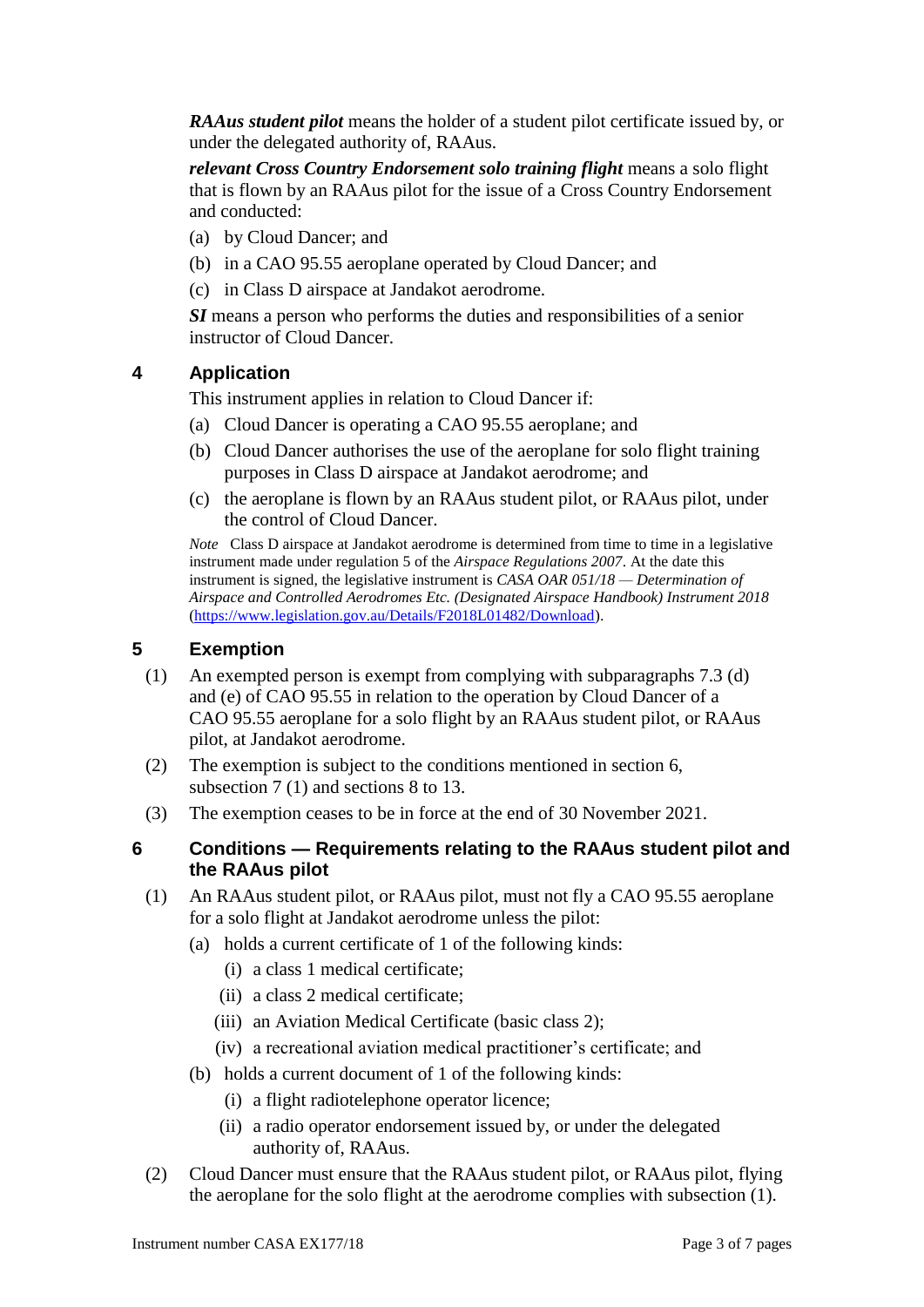# **7 Condition and direction — Authorisation of flight**

- (1) For regulation 11.205 of CASR, it is a condition of the exemption in section 5 that Cloud Dancer must not permit an RAAus student pilot, or RAAus pilot, to commence a solo flight of a CAO 95.55 aeroplane at Jandakot aerodrome unless the CFI has authorised the pilot to conduct the flight.
- (2) For regulation 11.245 of CASR, the CFI must not authorise a solo flight of a CAO 95.55 aeroplane at Jandakot aerodrome unless:
	- (a) the CFI or an SI has assessed that the pilot of the aeroplane has demonstrated each element of the competency requirements for a controlled aerodrome endorsement:
		- (i) mentioned in column 1 of an item in the following table; and
		- (ii) according to the performance criteria, for the element, mentioned in column 2 of the table; and
	- (b) the CFI or an SI has assessed that the pilot has demonstrated the competency requirements mentioned in Part 61 MOS for:
		- (i) a controlled airspace endorsement, to the extent that the competency requirements apply to the operation of aircraft in Class D and Class G airspace; and
		- (ii) a flight radio endorsement; and
	- (c) a person making an assessment mentioned in paragraph (a) or (b) has documented the outcome of, and the reasons for, the assessment; and
	- (d) the CFI is satisfied, on reasonable grounds, that the pilot meets the competency requirements mentioned in paragraphs (a) and (b); and
	- (e) the CFI has made the records required under section 9.

#### **Table: Elements of competency requirements and performance criteria controlled aerodrome endorsement**

| <b>Item</b>                 | <b>Element of competency</b><br>requirement (column 1)   | Performance criteria for the<br>element (column 2)                                                                                                              |
|-----------------------------|----------------------------------------------------------|-----------------------------------------------------------------------------------------------------------------------------------------------------------------|
| 1                           | CTR.1 — Controlled aerodrome<br>pre-flight preparation   | The performance criteria<br>mentioned in each paragraph of<br>clause 2.1 of section 3 of<br>Schedule 2 to the Part 61 MOS                                       |
| $\mathcal{D}_{\mathcal{A}}$ | $CTR.2 - Taxi$ aircraft at<br>controlled aerodrome       | The performance criteria<br>mentioned in each paragraph of<br>clause 2.2 of section 3 of<br>Schedule 2 to the Part 61 MOS                                       |
| 3                           | $CTR.3$ — Perform departure<br>from controlled aerodrome | The performance criteria<br>mentioned in each paragraph of<br>clause 2.3 of section 3 of<br>Schedule 2 to the Part 61 MOS,<br>other than paragraphs (f) and (i) |
| $\overline{4}$              | $CTR.4$ - Perform arrival at<br>controlled aerodrome     | The performance criteria<br>mentioned in each paragraph of<br>clause 2.4 of section 3 of<br>Schedule 2 to the Part 61 MOS,<br>other than paragraphs (a) and (c) |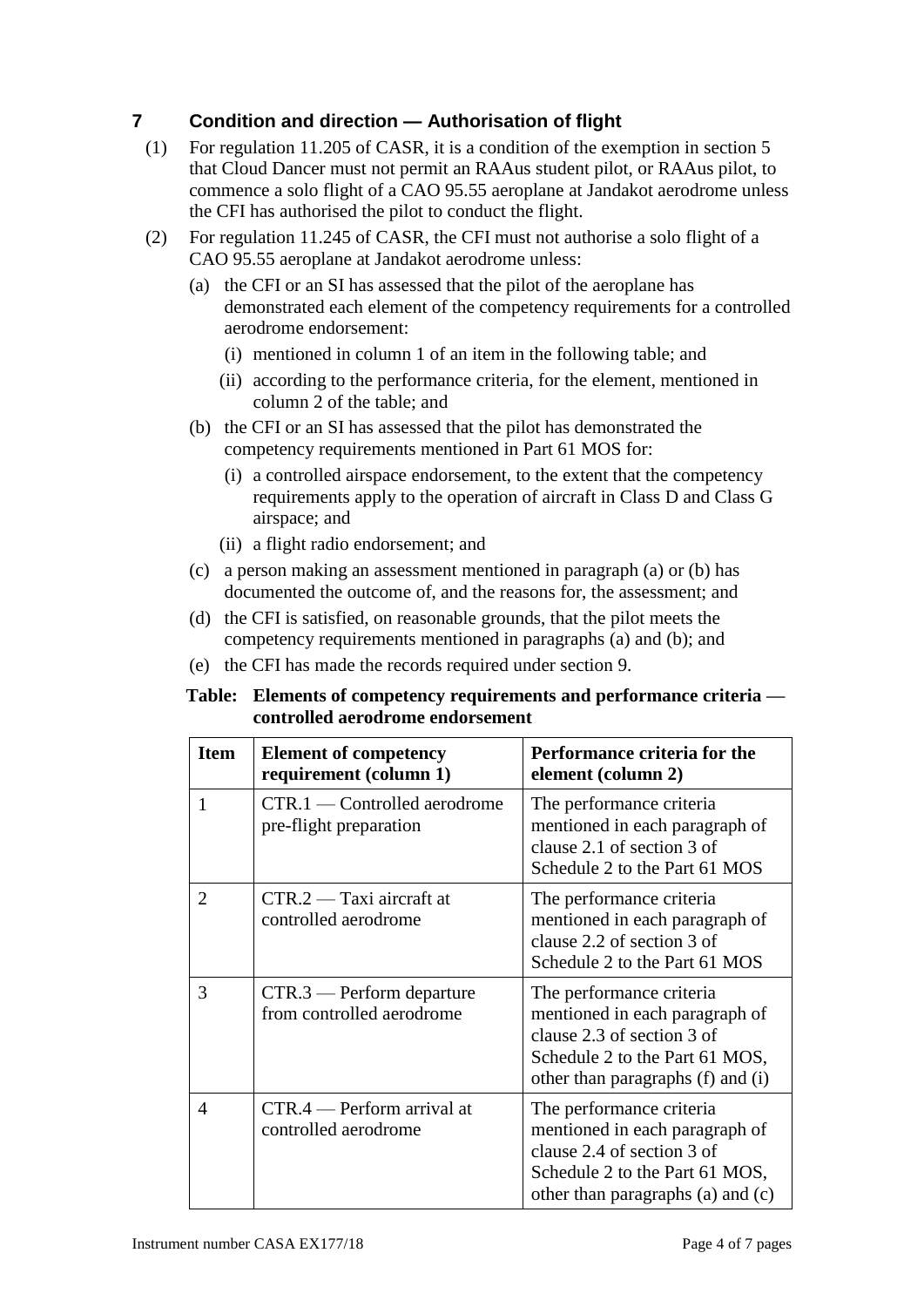(3) The direction in subsection (2) ceases to be in force at the end of 30 November 2021.

### **8 Condition – Assessment – RAAus student pilots**

Cloud Dancer must, for the grant of a pilot certificate to an RAAus student pilot, assess that the RAAus student pilot has met the competency requirements mentioned in Part 61 MOS for:

- (a) a controlled aerodrome endorsement; and
- (b) a controlled airspace endorsement, to the extent that the competency requirements apply to the operation of aircraft in Class D and Class G airspace; and
- (c) a flight radio endorsement.

# **9 Conditions — Recording of authorisations and competencies**

- (1) For the first solo flight of an RAAus student pilot, or RAAus pilot, in a CAO 95.55 aeroplane at Jandakot aerodrome:
	- (a) the CFI must record in the pilot's logbook the authorisation mentioned in subsection 7 (1); and
	- (b) the CFI must ensure that Cloud Dancer's records include a record stating that the CFI is satisfied, on reasonable grounds, of the matters mentioned in paragraph 7 (2) (d).
- (2) For each solo flight other than a pilot's first solo flight at Jandakot aerodrome, Cloud Dancer's records must include the authorisation mentioned in subsection 7(1).
- (3) As soon as practicable after an RAAus student pilot passes the flight test for the grant of a pilot certificate, Cloud Dancer must ensure that a record is made in the logbook of the RAAus student pilot stating that the RAAus student pilot meets the competency requirements mentioned in paragraphs 8 (a), (b) and (c).

### **10 Condition – Authorisation of relevant Cross Country Endorsement solo training flights – RAAus pilots**

Cloud Dancer must not permit an RAAus pilot to commence a relevant Cross Country Endorsement solo training flight unless:

- (a) either:
	- (i) the CFI or an SI has assessed that the RAAus pilot has met the competency requirements mentioned in paragraphs 8 (a), (b) and (c); or
	- (ii) the CFI is satisfied, on reasonable grounds, that the RAAus pilot has met the competency requirements mentioned in paragraphs 8 (a) (b) and (c) and has received practical training in flight on the airspace management procedures for Class D airspace at Jandakot aerodrome; and
- (b) the CFI or an SI has conducted 1 or more flights with the RAAus pilot that:
	- (i) depart from, and arrive at, Jandakot aerodrome; and
	- (ii) involve 1 or more transitions to Class G airspace; and
	- (iii) involve 1 or more transitions from Class G airspace; and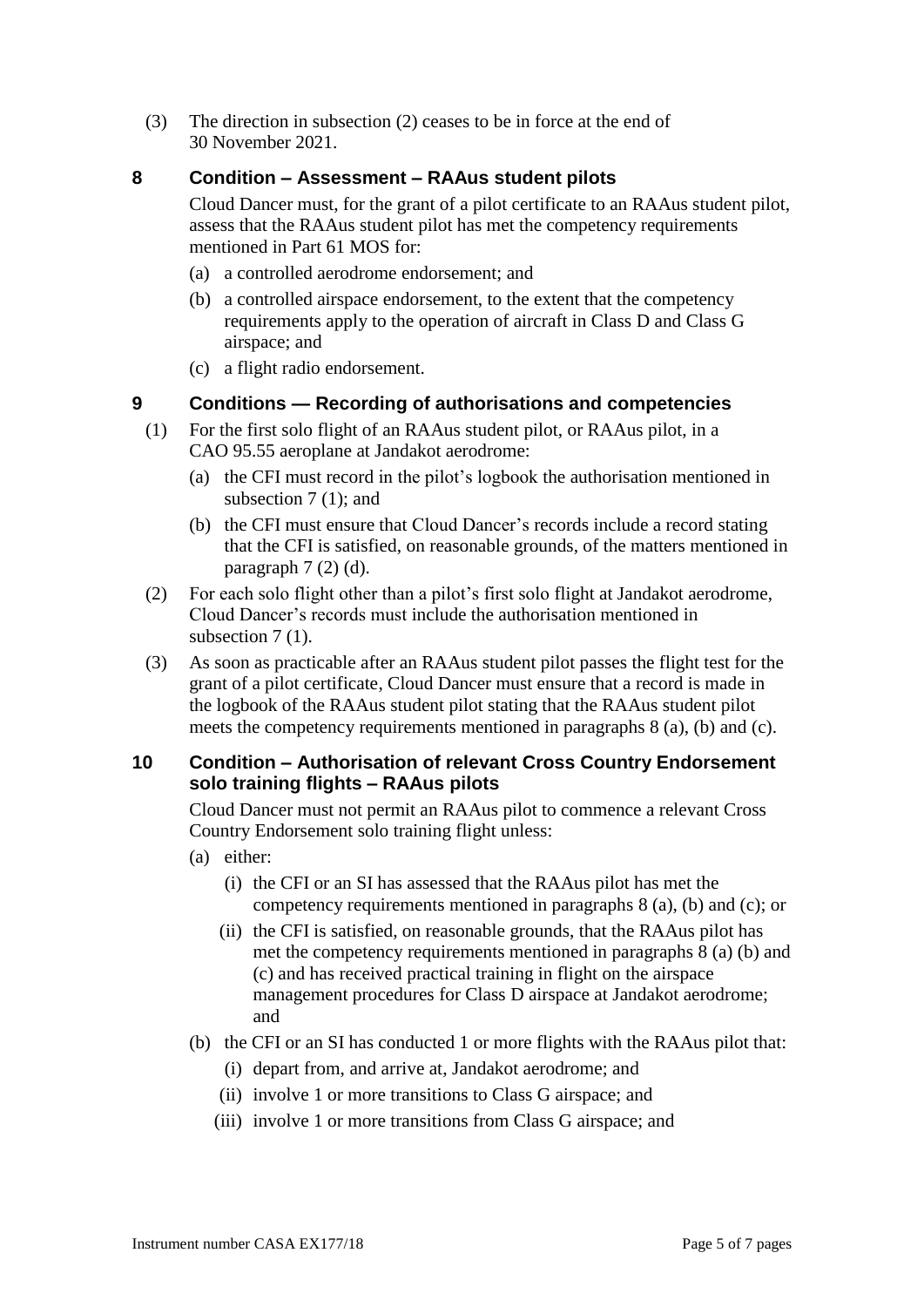(c) the CFI has authorised the RAAus pilot, in writing, to conduct the relevant Cross Country Endorsement solo training flight.

## **11 Condition – Assessment – RAAus pilots**

Cloud Dancer must, for the issue of a Cross Country Endorsement to an RAAus pilot, assess that the RAAus pilot has met the competency requirements mentioned in paragraphs 8 (a), (b) and (c).

### **12 Conditions – Logbook – RAAus pilots – Relevant Cross Country Endorsement solo training flight**

Cloud Dancer must not permit an RAAus pilot to commence a relevant Cross Country Endorsement solo training flight unless the CFI has recorded in the RAAus pilot's logbook:

- (a) either that:
	- (i) the CFI or an SI has assessed that the RAAus pilot has met the competency requirements mentioned in paragraphs 8 (a), (b) and (c); or
	- (ii) the CFI is satisfied, on reasonable grounds, that the RAAus pilot has met the competency requirements mentioned in paragraphs 8 (a), (b) and (c); and
- (b) the CFI is satisfied, on reasonable grounds, that the RAAus pilot has received the training mentioned in subparagraph 10 (a) (ii); and
- (c) the authorisation mentioned in paragraph 10 (c), for the first relevant Cross Country Endorsement solo training flight by a particular RAAus pilot.

## **13 Condition — Information about accident or incident**

If Cloud Dancer reports an accident or incident under the *Transport Safety Investigation Act 2003* or *Transport Safety Investigation Regulations 2003*, in relation to a solo flight of a CAO 95.55 aeroplane at Jandakot aerodrome by an RAAus student pilot, or RAAus pilot, Cloud Dancer must as soon as practicable provide a copy of the report notice to [sport@casa.gov.au.](mailto:sport@casa.gov.au)

### **14 Directions — Record retention and audit**

- (1) For subregulation 11.245 (1) of CASR, Cloud Dancer must retain the following records, for a minimum of 5 years from the date Cloud Dancer completes an assessment of an RAAus student pilot, or RAAus pilot, for the purposes of this instrument:
	- (a) a copy of the certificate held by an RAAus student pilot, or RAAus pilot, to comply with paragraph  $6(1)(a)$ ;
	- (b) a copy of the document held by an RAAus student pilot, or RAAus pilot, to comply with paragraph 6 (1) (b);
	- (c) the assessment of an RAAus student pilot's, or RAAus pilot's, performance of each element of the competency requirements for a controlled aerodrome endorsement mentioned in column 1 of an item in the table of section 7, according to the performance criteria mentioned, for the item, in column 2 of the table;
	- (d) the assessment of the competency requirements of an RAAus student pilot, or RAAus pilot, mentioned in paragraph 7 (2) (b);
	- (e) a copy of the records, related to an RAAus student pilot or an RAAus pilot, required under section 9;